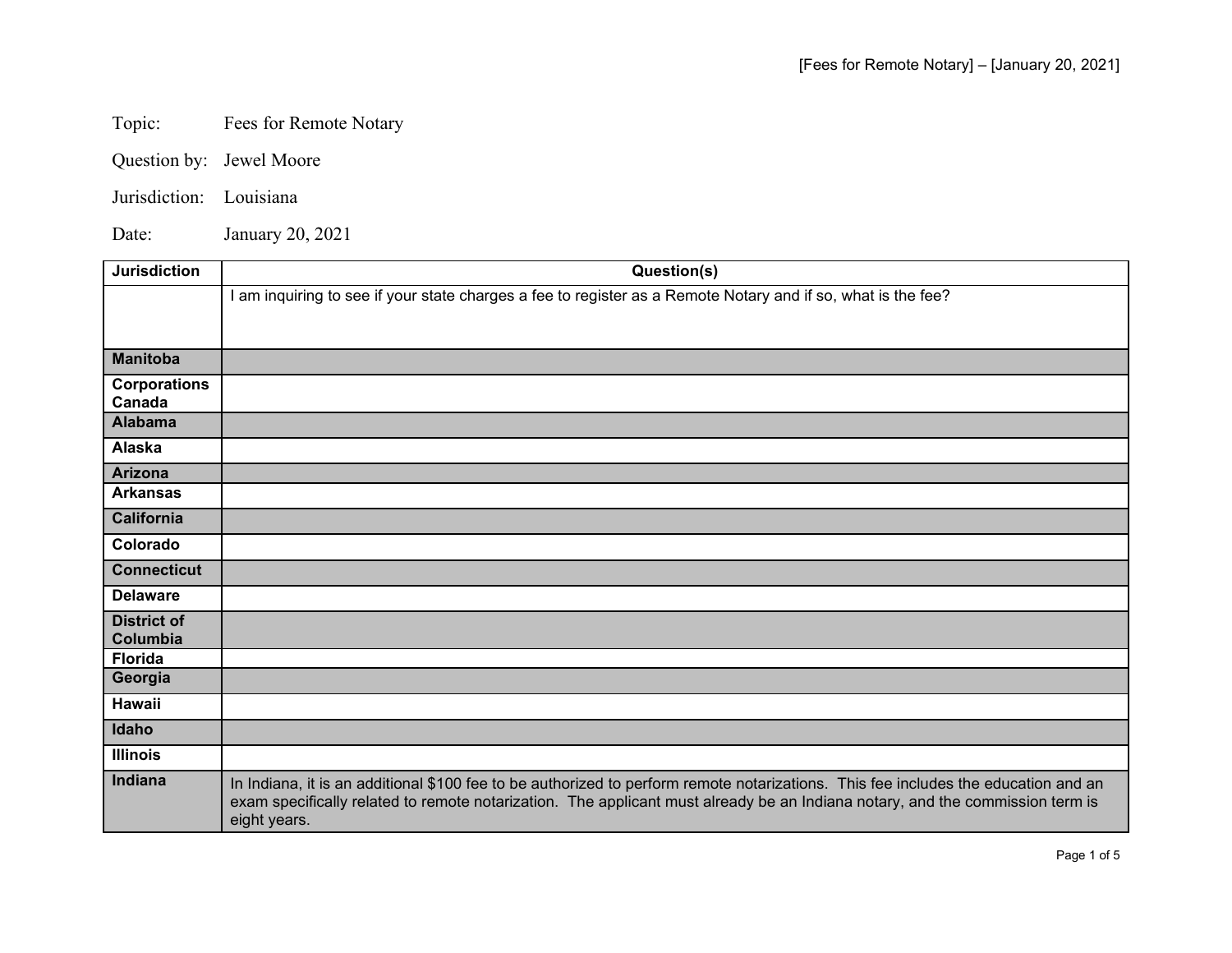| <b>Jurisdiction</b>     | Question(s)                                                                                                                                                                                                                                                                                             |
|-------------------------|---------------------------------------------------------------------------------------------------------------------------------------------------------------------------------------------------------------------------------------------------------------------------------------------------------|
|                         | I am inquiring to see if your state charges a fee to register as a Remote Notary and if so, what is the fee?                                                                                                                                                                                            |
|                         |                                                                                                                                                                                                                                                                                                         |
|                         |                                                                                                                                                                                                                                                                                                         |
| <b>lowa</b>             |                                                                                                                                                                                                                                                                                                         |
| <b>Kansas</b>           |                                                                                                                                                                                                                                                                                                         |
| Kentucky                |                                                                                                                                                                                                                                                                                                         |
| Louisiana               |                                                                                                                                                                                                                                                                                                         |
| <b>Maine</b>            |                                                                                                                                                                                                                                                                                                         |
| <b>Maryland</b>         |                                                                                                                                                                                                                                                                                                         |
| <b>Massachuset</b>      |                                                                                                                                                                                                                                                                                                         |
| ts<br><b>Michigan</b>   |                                                                                                                                                                                                                                                                                                         |
|                         |                                                                                                                                                                                                                                                                                                         |
| <b>Minnesota</b>        | In Minnesota, there is no charge to be authorized to perform remote notarization. The applicant must already be a Minnesota<br>Notary and the commission term is 5 years.                                                                                                                               |
| <b>Mississippi</b>      |                                                                                                                                                                                                                                                                                                         |
| <b>Missouri</b>         |                                                                                                                                                                                                                                                                                                         |
| <b>Montana</b>          |                                                                                                                                                                                                                                                                                                         |
| <b>Nebraska</b>         | Nebraska charges \$100 for an electronic notary (notary in the physical presence of the principal but electronically signed<br>documents) and \$50 for online notary (will be \$100 7/1/21 - for notarization with principal not in the presence of the notary and<br>electronically signed documents). |
| <b>Nevada</b>           |                                                                                                                                                                                                                                                                                                         |
| <b>New</b><br>Hampshire |                                                                                                                                                                                                                                                                                                         |
| <b>New Jersey</b>       |                                                                                                                                                                                                                                                                                                         |
| <b>New Mexico</b>       |                                                                                                                                                                                                                                                                                                         |
| <b>New York</b>         |                                                                                                                                                                                                                                                                                                         |
| <b>North</b>            |                                                                                                                                                                                                                                                                                                         |
| <b>Carolina</b>         |                                                                                                                                                                                                                                                                                                         |
| <b>North Dakota</b>     |                                                                                                                                                                                                                                                                                                         |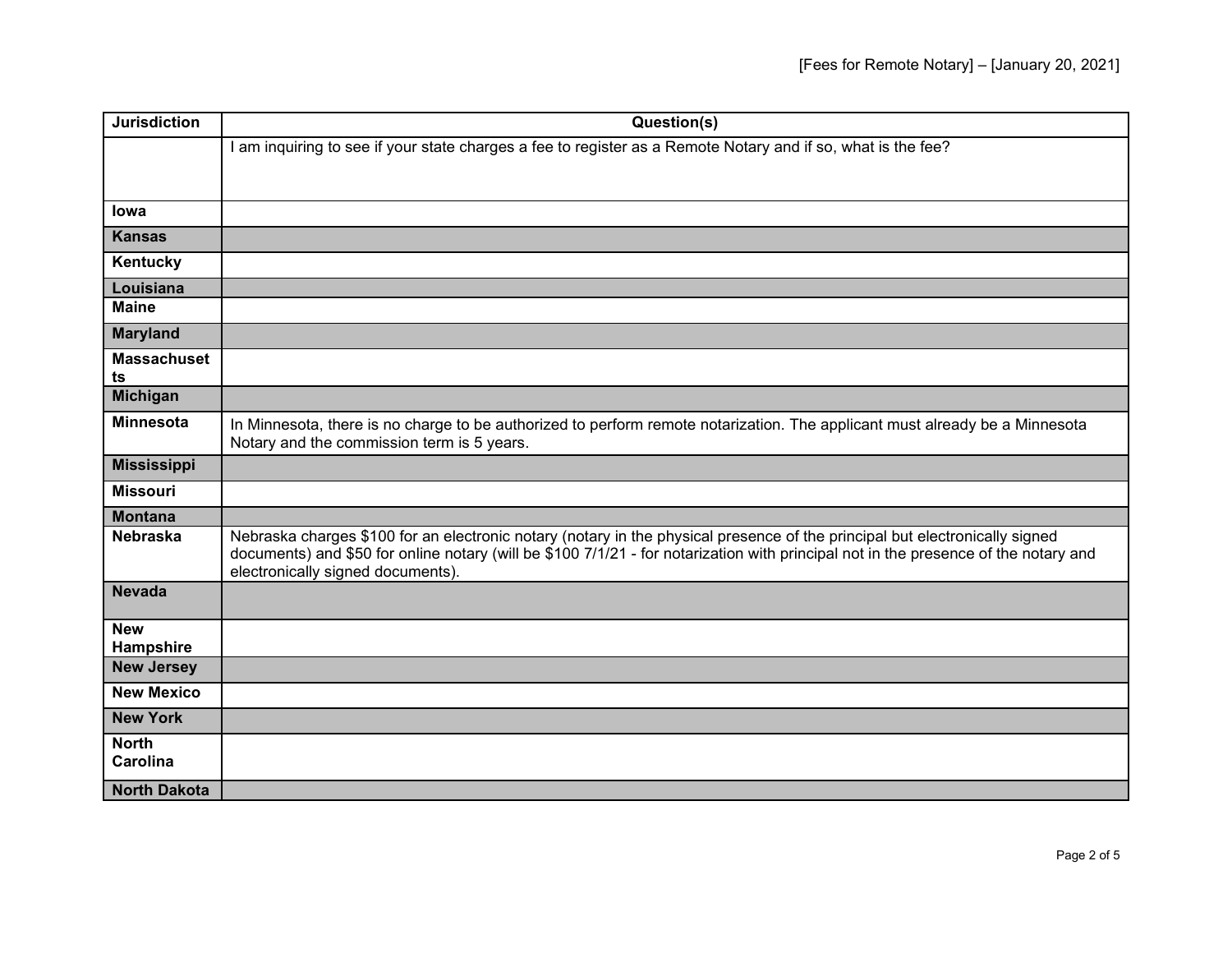| <b>Jurisdiction</b>             | Question(s)                                                                                                                                                                                                                                                                                                                                                                                                      |
|---------------------------------|------------------------------------------------------------------------------------------------------------------------------------------------------------------------------------------------------------------------------------------------------------------------------------------------------------------------------------------------------------------------------------------------------------------|
|                                 | I am inquiring to see if your state charges a fee to register as a Remote Notary and if so, what is the fee?                                                                                                                                                                                                                                                                                                     |
|                                 |                                                                                                                                                                                                                                                                                                                                                                                                                  |
|                                 |                                                                                                                                                                                                                                                                                                                                                                                                                  |
| Ohio                            | In Ohio, the fee for a notary commission is \$15, and then an additional fee of \$20 to be authorized to perform online                                                                                                                                                                                                                                                                                          |
|                                 | notarizations. The renewal fee is the same for both and the commission and authorization must be renewed every 5 years.                                                                                                                                                                                                                                                                                          |
| <b>Oklahoma</b>                 |                                                                                                                                                                                                                                                                                                                                                                                                                  |
| Oregon                          |                                                                                                                                                                                                                                                                                                                                                                                                                  |
| Pennsylvania                    | In Pennsylvania, the statutory fee for becoming a notary is \$42. This is paid every four years with renewal of the commission.<br>The PA notary must notify the Department that they are performing notarial acts with respect to electronic records and/or<br>facilitated with communication technology (i.e. remotely) and identify the technology they are using. There is no cost for this<br>notification. |
|                                 | Said another way, there is no additional fee to be authorized by the Department to perform electronic or remote online<br>notarizations, nor is it a separate commission of any sort. The technology the notary selects does cost, however, and the cost is<br>set by each approved technology vendor.                                                                                                           |
| <b>Rhode Island</b>             | Like PA, in RI our statutory fee for a 4-year commission is \$80. There is no additional charge to become an electronic or remote<br>notary, but the solution providers do wind up costing electronic/remote notaries a significant amount.                                                                                                                                                                      |
| <b>South</b><br><b>Carolina</b> |                                                                                                                                                                                                                                                                                                                                                                                                                  |
| <b>South Dakota</b>             |                                                                                                                                                                                                                                                                                                                                                                                                                  |
| <b>Tennessee</b>                |                                                                                                                                                                                                                                                                                                                                                                                                                  |
| <b>Texas</b>                    | Texas charges a \$50 fee for an application to be an online notary. Before you can be an online notary, you must have a<br>commission as a "traditional" notary public. The total fee for a tradition notary public commission is \$21.                                                                                                                                                                          |
| <b>Utah</b>                     |                                                                                                                                                                                                                                                                                                                                                                                                                  |
| <b>Vermont</b>                  |                                                                                                                                                                                                                                                                                                                                                                                                                  |
| Virginia                        |                                                                                                                                                                                                                                                                                                                                                                                                                  |
| Washington                      |                                                                                                                                                                                                                                                                                                                                                                                                                  |
| <b>West Virginia</b>            |                                                                                                                                                                                                                                                                                                                                                                                                                  |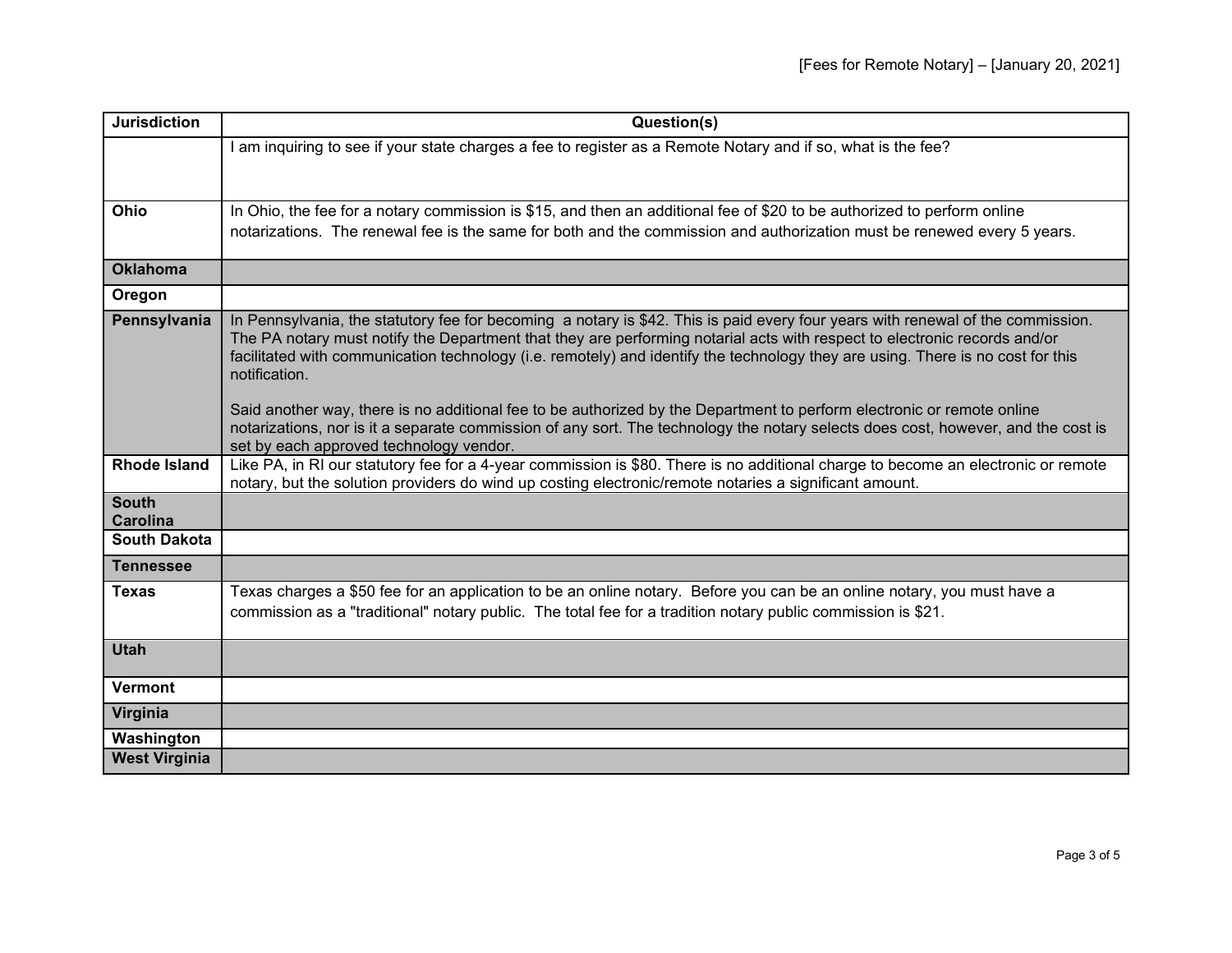| <b>Jurisdiction</b> | Question(s)                                                                                                                                                                                                                                                                                                                                                                                                                                                                                                                                                                                                                                                                 |
|---------------------|-----------------------------------------------------------------------------------------------------------------------------------------------------------------------------------------------------------------------------------------------------------------------------------------------------------------------------------------------------------------------------------------------------------------------------------------------------------------------------------------------------------------------------------------------------------------------------------------------------------------------------------------------------------------------------|
|                     | I am inquiring to see if your state charges a fee to register as a Remote Notary and if so, what is the fee?                                                                                                                                                                                                                                                                                                                                                                                                                                                                                                                                                                |
| <b>Wisconsin</b>    | Wisconsin does not charge an extra fee to be a RON. The Notary must hold a valid commission in Wisconsin(either 4yr or for<br>attorneys we have a permanent) and choose from one the WI approved technology providers. We have a RON Council that<br>reviews potential technology provider applications and approves those for use in Wisconsin.<br>List of current providers:<br>http://www.wdfi.org/Apostilles Notary Public and Trademarks/pdf/List%20of%20Approved%20Providers%20(updated%20Jan.<br>%202021).pdf<br>Guidance for Notaries seeking to perform RON:<br>http://www.wdfi.org/Apostilles Notary Public and Trademarks/pdf/Remote%20Online%20Notarization%20- |
| <b>Wyoming</b>      | %20Guidance%20for%20Notaries.pdf                                                                                                                                                                                                                                                                                                                                                                                                                                                                                                                                                                                                                                            |

## **Additional comments:**

## **Full text of email:**

I am inquiring to see if your state charges a fee to register as a Remote Notary and if so, what is the fee?

Thanks in advance for your feedback!

Jewel Moore

Assistant Commercial Administrator

Commercial Division

Secretary of State Kyle Ardoin

225.922.2896 (o)